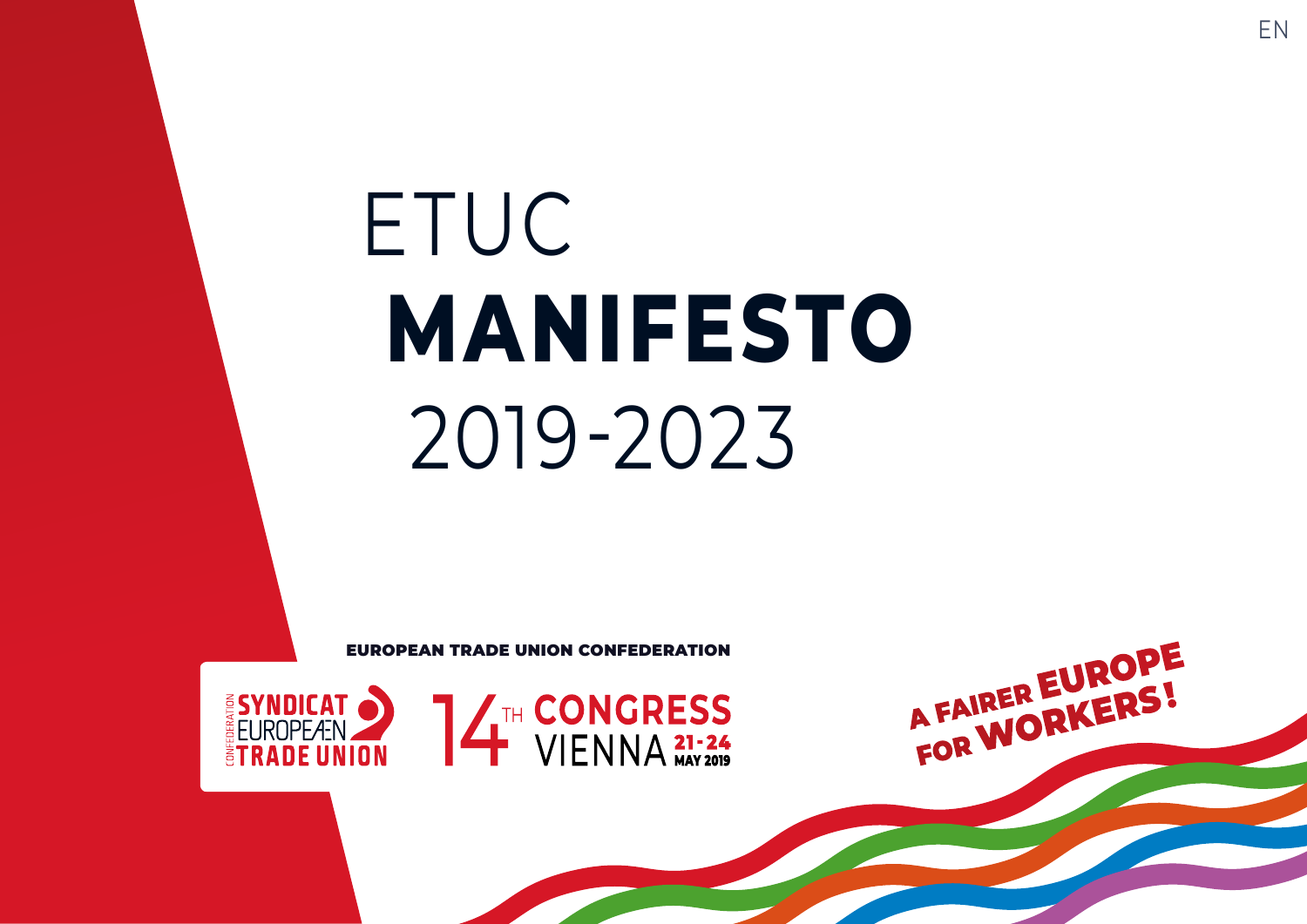









#### ETUC Manifesto 2019-2023

We are living through a crucial and challenging moment for Europe and the European trade union movement.

The effects of unregulated globalisation, economic crisis and austerity; the changes in the economy and labour market due to climate change, digitalisation and automation; the attacks on workers' and trade union rights and on the European social model; the growth of inequalities within and between countries; the issue of migration and mobility flows, often leading to discrimination and exploitation - the rise of far-right, nationalist, neo-fascist and xenophobic forces threatening human and social rights and putting the democratic values of the European Union at risk - all these raise major concerns for the future of Europe and of European working people.

> The trade union movement has a responsibility to defend democracy and the European social model, the most important achievement of the last century, based on peace, human, workers', social and environmental rights, on fair and equal living and working conditions including quality public services and education systems.

To achieve this, the ETUC and its affiliates have designed sound policies for the future of the European economy, society and labour market and will put in place strong and efficient tools and actions to reinforce the role of trade unions in delivering concrete and positive results for workers, particularly focusing on:

A new, progressive and sustainable economic policy; pay rises and upward wage convergence between countries and sectors; employment in quality jobs and a reduction in the working week with no cut in pay and control over working time arrangements; defence and extension of workers' rights, social protection and public services; relaunching social dialogue, strengthening collective

bargaining, extending its coverage and promoting workers' participation; just transition, sustainable globalisation and progressive trade; fair mobility and a common migration and asylum policy, based on respect for rights and equal treatment.

This is the best way to improve the working and living conditions of our members and to shape the future of the world of work.

Æ

We will build a renewed and stronger trade union movement, able to organise and mobilise, to cope with the challenges we have in front of us, to anticipate and shape the changes ahead; a trade union movement that participates in strengthening democracy and social progress in Europe.

A strong trade union movement for the future, able to change existing economic and labour market policies, and to include those who are now excluded from rights and protection and are not treated equally: women, young and precarious workers, selfemployed and platform workers, workers in the informal economy, migrants and mobile workers, people with disabilities or affected by any form of discrimination, including on sexual orientation and gender identity.

The European trade union movement will build *A Fairer Europe for Workers*.

The social contract underpinning the EU social market economy is under threat, because of austerity measures, cuts and deregulation implemented across Europe as the wrong reaction to the economic crisis and because of social and wage dumping and labour exploitation and abuses. The European Pillar of Social Rights and the new social legislation are important steps to restore the European Social Model, but on their own they will not be enough.

What is needed is a renewed Social Contract for Europe setting out the relationship between three different groups in society: the state, labour and capital. Institutions have to take responsibility for reinforcing the social market economy. Companies should not be able to profit from the single market and at the same time undermine it by exploiting labour or avoiding paying taxes and social contributions.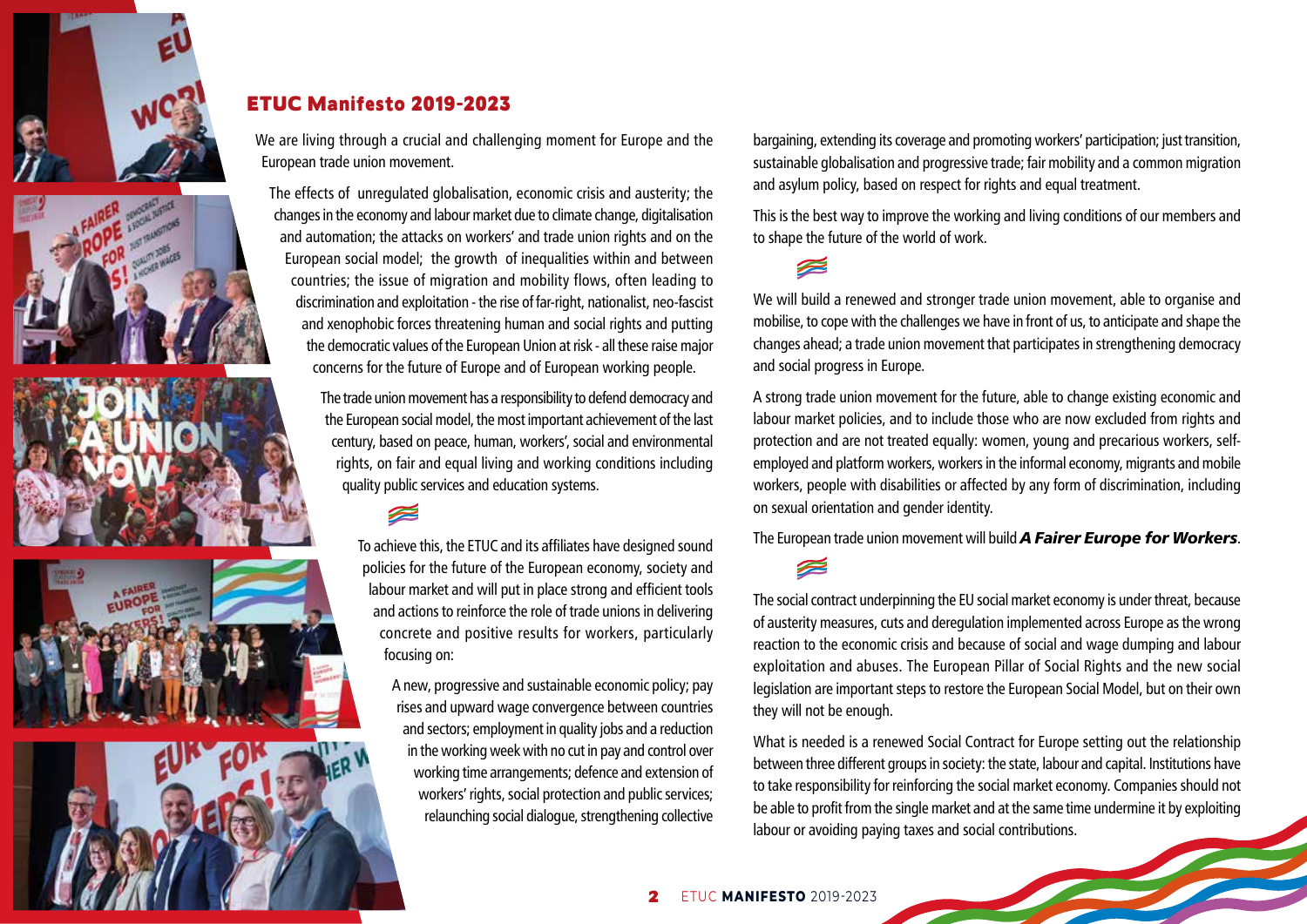









The ETUC launches its Action Plan for the achievement of a renewed Social Contract for Europe, and will work and negotiate with the European and national institutions and employers' organisations to achieve it, through flagship initiatives including:

- 1. A Social Progress Protocol, giving workers', trade union and social rights primary status, to be included in the Treaties and implemented through EU legislation and policy.
	- 2. The relaunch of an extraordinary plan for increased public and private investment in quality job creation in all sectors of the economy and public investment in public services, public goods and social protection.
		- 3. Changing the EU economic governance, the European Semester, the European Monetary Union and EU budget to promote social justice, job-friendly investment, sustainable growth, fair and progressive taxation, and people's well-being - all as an objective of EU economic policies.
			- 4. Rebuilding the European social model, by reinforcing and implementing the principles of the European Pillar of Social Rights through policies, legislation, social regulation, collective agreements and sound measures for redistribution and upward convergence.
				- 5. Reinforcing bipartite and tripartite Social Dialogue at European, national and sectoral level, through enhanced legislation, policies, agreements and funding for capacity building.
					- **6.** A Partnership for Collective Bargaining, to achieve a general pay rise and upward convergence of wages and working conditions for all. The partnership should lead to Council recommendations and possibly a Framework Directive, to reinforce and build stronger and autonomous national collective bargaining and workers' and trade union rights in each EU Member State.
- 7. More effort to achieve gender equality at work and in society, with legislation and policies to address all forms of discrimination, particularly the gender pay gap.
- 8. Urgent action on the climate crisis, digitalisation, automation and globalisation with a just transition that - through EU legislation, policy measures and dedicated funds, social dialogue and collective bargaining - ensures that no one is left behind.
- 9. A reform of competition law, company law and new legislation on due diligence and supply chains within the single market, in order to ensure full respect for social, workers' and trade union rights.
- 10. A reform of the EU legislation on information and consultation, board-level representation and European Works Councils, improving workers' participation at the workplace and in the changing and restructuring of the economy.
- **11.** Shaping the future of work with EU legal frameworks to reduce precarious and uncertain employment, extend workers' rights and protection to new forms of work, stop wage and social 'dumping' and build fair worker mobility and equal treatment.
- 12. Making lifelong learning and the right to training a reality for everyone through an EU legislative initiative.
- 13. Increased action to build a fair and sustainable European agenda for migration, globalisation, international trade and external and neighbourhood policies, also through the full implementation in Europe of the Agenda 2030 and other UN Treaties and tools, including ILO conventions.

3 ETUC **MANIFESTO** 2019-2023